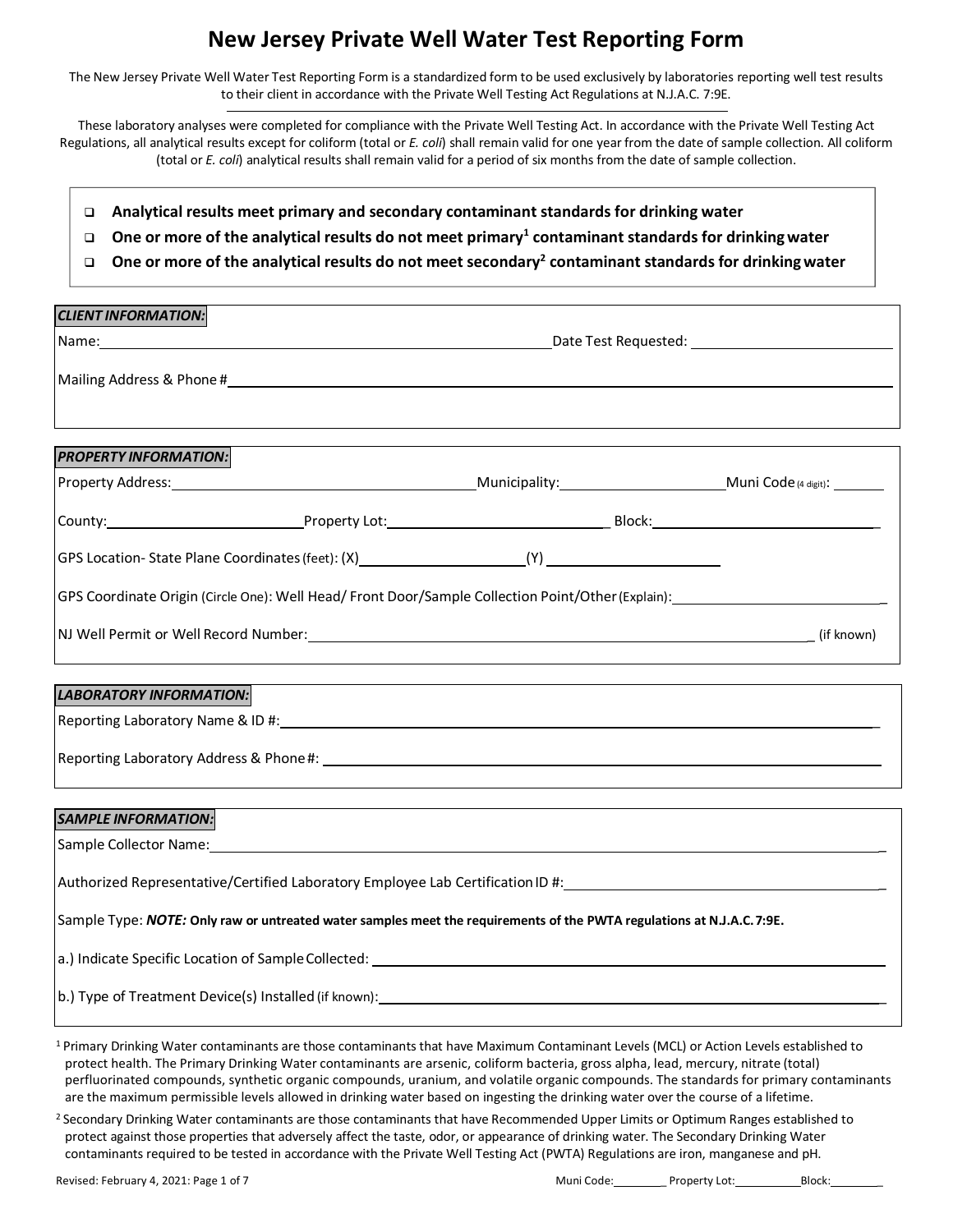The New Jersey Private Well Test Reporting Form is a standardized form to be used exclusively by laboratories reporting well test results to their client in accordance with the Private Well Testing Act Regulations at N.J.A.C. 7:9E.

| <b>SUMMARY OF WELL WATER TEST RESULTS:</b> |               |              |                                                                                                           |                                             |                                           |                             |
|--------------------------------------------|---------------|--------------|-----------------------------------------------------------------------------------------------------------|---------------------------------------------|-------------------------------------------|-----------------------------|
| <b>Required Test Parameters</b>            | <b>Result</b> | <b>Units</b> | <b>Applicable Standard</b><br>(Maximum Contaminant<br>Level, Action Level or<br><b>Recommended Limit)</b> | <b>Standard</b><br><b>Exceeded</b><br>(Y/N) | Laboratory<br><b>Certification</b><br>ID# | Analytical<br><b>Method</b> |
| <b>Microbial Parameters</b>                |               |              |                                                                                                           |                                             |                                           |                             |
| <b>Total Coliform</b>                      |               | Pres/Abs     | Absent                                                                                                    |                                             |                                           |                             |
| $E.$ coli <sup>1</sup>                     |               | Pres/Abs     | Absent                                                                                                    |                                             |                                           |                             |
| <b>Metals</b>                              |               |              |                                                                                                           |                                             |                                           |                             |
| Arsenic                                    |               | $\mu$ g/L    | $5 \mu g/L$                                                                                               |                                             |                                           |                             |
| Uranium <sup>2</sup>                       |               | µg/L         | 30 µg/L                                                                                                   |                                             |                                           |                             |
| Mercury <sup>3</sup>                       |               | $\mu$ g/L    | $2 \mu g/L$                                                                                               |                                             |                                           |                             |
| Lead <sup>4</sup>                          |               | µg/L         | $5 \mu g/L$                                                                                               |                                             |                                           |                             |
| Iron                                       |               | mg/L         | $0.3$ mg/L                                                                                                |                                             |                                           |                             |
| Manganese                                  |               | mg/L         | $0.05$ mg/L                                                                                               |                                             |                                           |                             |
| <b>General Chemistry</b>                   |               |              |                                                                                                           |                                             |                                           |                             |
| pH                                         |               | pH units     | $6.5 - 8.5$                                                                                               |                                             |                                           |                             |
| Nitrate                                    |               | $\mu$ g/L    | 10,000 µg/L                                                                                               |                                             |                                           |                             |
| <b>Volatile Organic Compounds</b>          |               |              |                                                                                                           |                                             |                                           |                             |
| Benzene                                    |               | µg/L         | $1 \mu g/L$                                                                                               |                                             |                                           |                             |
| Carbon Tetrachloride                       |               | µg/L         | $2 \mu g/L$                                                                                               |                                             |                                           |                             |
| Chlorobenzene                              |               | $\mu$ g/L    | 50 μg/L                                                                                                   |                                             |                                           |                             |
| Dichlorobenzene (1,2-)                     |               | µg/L         | 600 μg/L                                                                                                  |                                             |                                           |                             |
| Dichlorobenzene (1,3-)                     |               | µg/L         | 600 μg/L                                                                                                  |                                             |                                           |                             |
| Dichlorobenzene (1,4-)                     |               | µg/L         | 75 μg/L                                                                                                   |                                             |                                           |                             |
| Dichloroethane (1,1-)                      |               | µg/L         | 50 μg/L                                                                                                   |                                             |                                           |                             |
| Dichloroethane (1,2-)                      |               | $\mu$ g/L    | $2 \mu g/L$                                                                                               |                                             |                                           |                             |
| Dichloroethene (1,1-)                      |               | $\mu$ g/L    | $2 \mu g/L$                                                                                               |                                             |                                           |                             |
| Dichloroethene (cis 1,2-)                  |               | µg/L         | 70 μg/L                                                                                                   |                                             |                                           |                             |
| Dichloroethene (trans 1,2-)                |               | µg/L         | $100 \mu g/L$                                                                                             |                                             |                                           |                             |
| Dichloropropane                            |               | $\mu$ g/L    | $5 \mu g/L$                                                                                               |                                             |                                           |                             |
| Ethylbenzene                               |               | µg/L         | 700 μg/L                                                                                                  |                                             |                                           |                             |
| Methylene Chloride                         |               | µg/L         | $3 \mu g/L$                                                                                               |                                             |                                           |                             |
| Methyl tertiary-butyl ether                |               | $\mu$ g/L    | 70 μg/L                                                                                                   |                                             |                                           |                             |
| Naphthalene                                |               | µg/L         | 300 µg/L                                                                                                  |                                             |                                           |                             |
| Styrene                                    |               | µg/L         | $100 \mu g/L$                                                                                             |                                             |                                           |                             |
| Tetrachloroethane (1,1,2,2-)               |               | µg/L         | $1 \mu g/L$                                                                                               |                                             |                                           |                             |
| Tetrachloroethene                          |               | $\mu$ g/L    | $1 \mu g/L$                                                                                               |                                             |                                           |                             |
| Toluene                                    |               | $\mu$ g/L    | 1,000 µg/L                                                                                                |                                             |                                           |                             |
| Trichlorobenzene (1,2,4-)                  |               | µg/L         | $9 \mu g/L$                                                                                               |                                             |                                           |                             |
| Trichloroethane (1,1,1-)                   |               | µg/L         | 30 µg/L                                                                                                   |                                             |                                           |                             |
| Trichloroethane (1,1,2-)                   |               | µg/L         | $3 \mu g/L$                                                                                               |                                             |                                           |                             |
| Trichloroethene                            |               | µg/L         | $1 \mu g/L$                                                                                               |                                             |                                           |                             |
| Vinyl Chloride                             |               | µg/L         | $2 \mu g/L$                                                                                               |                                             |                                           |                             |
| Xylenes (total)                            |               | µg/L         | 1,000 µg/L                                                                                                |                                             |                                           |                             |
| <b>Synthetic Organic Compounds</b>         |               |              |                                                                                                           |                                             |                                           |                             |
| Dibromo-3-Chloropropane (1,2-)             |               | μg/L         | $0.20 \text{ ug/L}$                                                                                       |                                             |                                           |                             |
| Ethylene Dibromide                         |               | µg/L         | $0.05 \mu g/L$                                                                                            |                                             |                                           |                             |
| Trichloropropane (1,2,3-)                  |               | µg/L         | $0.03 \mu g/L$                                                                                            |                                             |                                           |                             |
| Perfluorinated Compounds <sup>5</sup>      |               |              |                                                                                                           |                                             |                                           |                             |
| Perfluorononanoic acid (PFNA)              |               | µg/L         | $0.013 \,\mu g/L$                                                                                         |                                             |                                           |                             |
| Perfluorooctane Sulfonate (PFOS)           |               | µg/L         | $0.013 \,\mathrm{\mu g/L}$                                                                                |                                             |                                           |                             |
| Perfluorooctanoic Acid (PFOA)              |               | µg/L         | $0.014 \,\mathrm{\mu g/L}$                                                                                |                                             |                                           |                             |

### **\*\*Results continue on the next page\*\***

#### **Units:**

Pres/Abs = Present or Absent µg/L = micrograms per liter (also known as parts per billion) mg/L = milligrams per liter (also known as parts per million)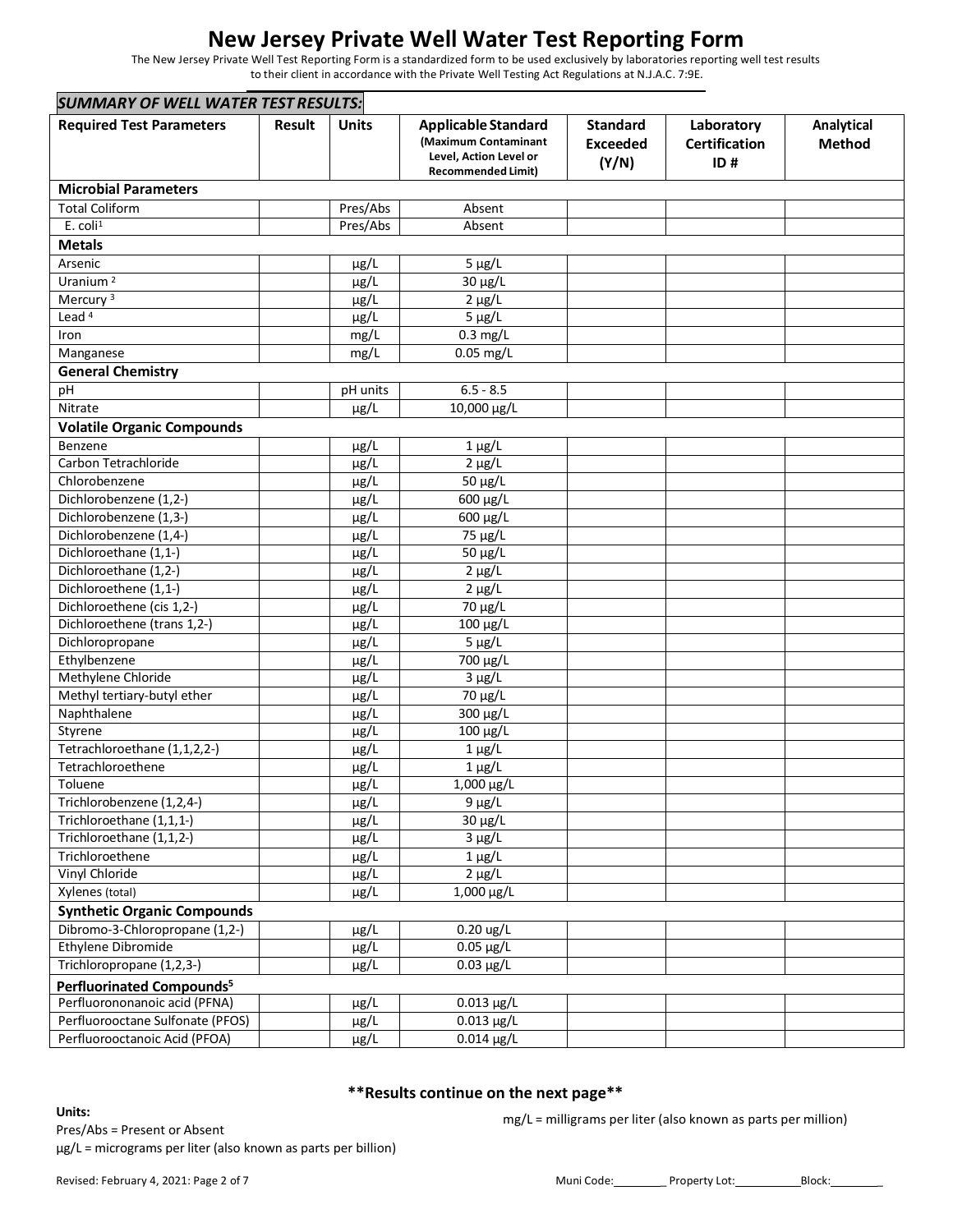| <b>Required Test Parameters</b>                                             | <b>Result</b> | <b>Units</b> | Applicable<br><b>Standard</b><br>(Maximum<br><b>Contaminant Level,</b><br><b>Action Level or</b><br><b>Recommended Limit)</b> | <b>Standard</b><br>Exceeded<br>(Y/N) | Laboratory<br><b>Certification ID</b><br># | Analytical<br>Method |
|-----------------------------------------------------------------------------|---------------|--------------|-------------------------------------------------------------------------------------------------------------------------------|--------------------------------------|--------------------------------------------|----------------------|
| <b>Radiological Parameters</b>                                              |               |              |                                                                                                                               |                                      |                                            |                      |
| Gross Alpha (first count) <sup>6</sup>                                      |               | pCi/L        | 5 pCi/L                                                                                                                       | Not Applicable                       |                                            |                      |
| Gross Alpha (second count)                                                  |               | pCi/L        | 15 pCi/L                                                                                                                      |                                      |                                            |                      |
| For Northern New Jersey Counties only:                                      |               |              |                                                                                                                               |                                      |                                            |                      |
| Uranium Alpha Activity =<br>Uranium (ug/L) x 0.67 pCi/ $\mu$ g <sup>7</sup> |               | pCi/L        | Not Applicable                                                                                                                | Not Applicable                       |                                            |                      |
| Adjusted Gross Alpha =<br>Gross alpha - Uranium 8                           |               | pCi/L        | 15 pCi/L                                                                                                                      |                                      |                                            |                      |

#### **Units:**

pCi/L = picocuries per liter

#### **Footnotes for the Summary of Well Water Test Results table on page 2 and 3:**

<sup>1</sup> If total coliform bacteria are detected, then additional analyses are required to determine if E. coli is present. E. coli analysis is not required if total coliform sample results indicate the absence of total coliform bacteria.

<sup>2</sup> Uranium analysis is required only in Bergen, Essex, Hudson, Hunterdon, Mercer, Middlesex, Morris, Passaic, Somerset, Sussex, Union and Warren Counties.

<sup>3</sup> Mercury analysis is required only in Atlantic, Burlington, Camden, Cape May, Cumberland, Gloucester, Monmouth, Ocean, and Salem Counties.

<sup>4</sup> The results of a "flushed" raw (untreated) water sample, which is required by the Private Well Testing Act (PWTA) regulations, should be compared to the Ground Water Quality Standard of 5 μg/L found at N.J.A.C. 7: 9-6 et seq. The Lead Action Level of 15 μg/L applies to a one liter first-draw tap sample collected from a cold-water kitchen or bathroom tap/sink in which the water has remained motionless in the plumbing system for at least six hours [40 CFR 141.86(b)(2)]. This type of standing-water sample is NOT required by the PWTA regulations.

<sup>5</sup> The PWTA rules were amended through a rule adoption published in the New Jersey Register on June 1, 2020. These amendments include a provision that requires the collection and analysis of three new parameters in all counties for realtor closings that occur on or after December 1, 2021. The new parameters include perfluorooctanoic acid (PFOA), perfluorooctanesulfonic acid (PFOS), and perfluorononanoic acid (PFNA).

<sup>6</sup> If the Gross Alpha (first count) is less than 5 pCi/L, no further testing is needed. If the Gross Alpha (first count) exceeds 5 pCi/L a second count is required.

<sup>7</sup> Uranium Alpha Activity can be estimated from the uranium mass concentration ( $\mu$ g/L) listed in the metals section of the table x 0.67 pCi/μg.

8 Adjusted Gross Alpha = Gross Alpha (pCi/L) – Uranium Alpha Activity (pCi/L). The MCL for Adjusted Gross Alpha is 15 pCi/L. An Adjusted Gross Alpha value should only be calculated when uranium is required/tested.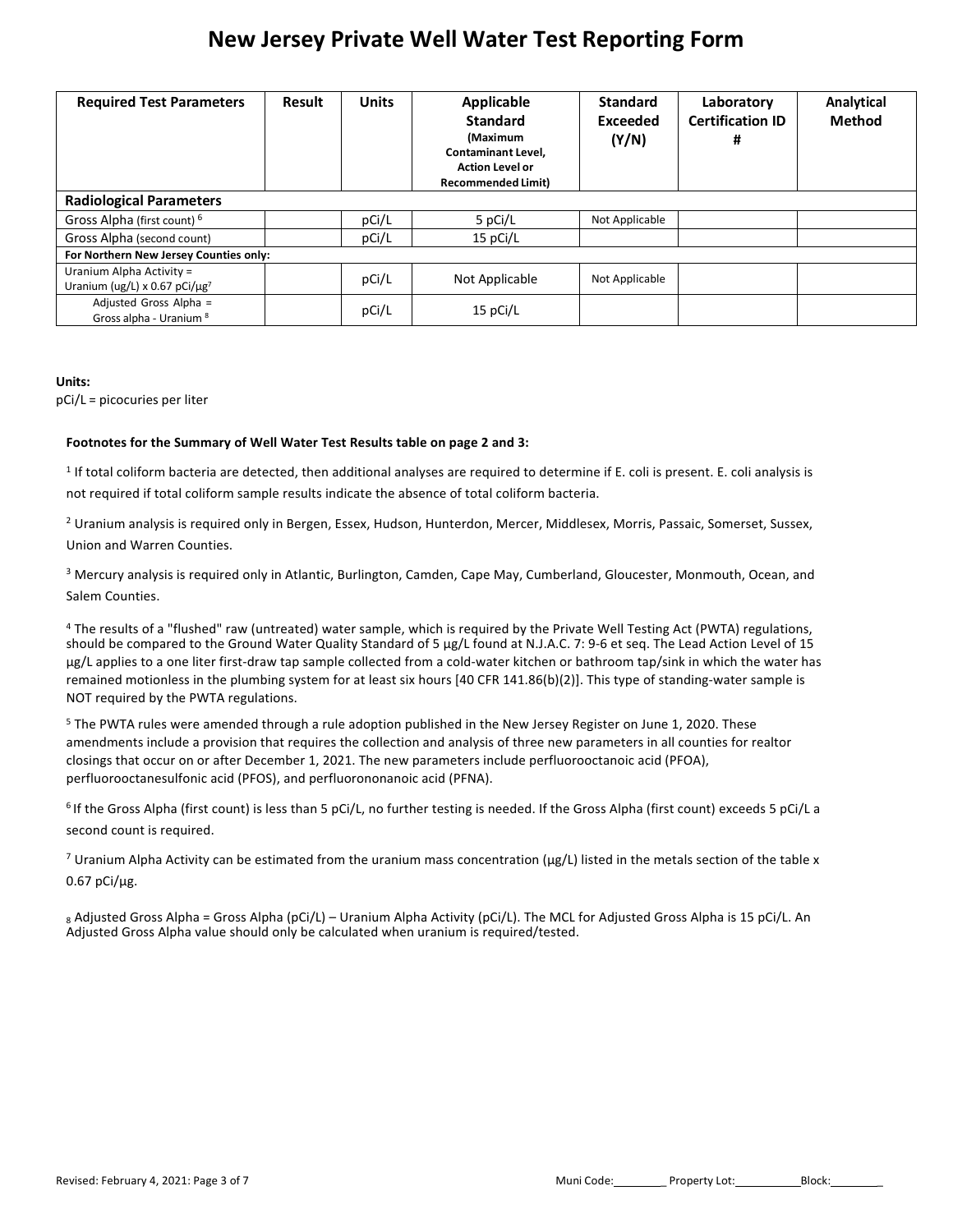The New Jersey Private Well Test Reporting Form is a standardized form to be used exclusively by laboratories reporting well test results to their client in accordance with the Private Well Testing Act Regulations at N.J.A.C. 7:9E.

| ADDITIONAL SAMPLE INFORMATION:                                                                                                                    |  |
|---------------------------------------------------------------------------------------------------------------------------------------------------|--|
| Coliform:                                                                                                                                         |  |
| Date/Time Sample Collected: _________________Date/Time Sample Analyzed: _____________Sample ID Number: ____________                               |  |
| <b>Volatile Organics:</b><br>Date/Time Sample Collected: _________________Date/Time Sample Analyzed: ______________Sample ID Number: ____________ |  |
| Inorganics:<br>Date/Time Sample Collected: _______________Date/Time Sample Analyzed: ______________Sample ID Number: ___________                  |  |
| pH:<br>Date/Time Sample Collected: ________________Date/Time Sample Analyzed: _______________Sample ID Number: ____________                       |  |
| Gross Alpha:<br>Date/Time Sample Collected: _________________Date/Time Sample Analyzed: ______________Sample ID Number: ____________              |  |
| <b>Perfluorinated Compounds (PFAS):</b><br>Date/Time Sample Collected:                                                                            |  |
| Date(s) All Analyses Received by Reporting Lab from Subcontracted Lab (if<br>applicable):                                                         |  |

### *CERTIFICATION OF RESULTS:*

I certify in writing that all sampling, analyses, and reporting performed herein, comply with all requirements set forth in N.J.A.C. 7:9E and N.J.A.C. 7:18, and hereby certify that this laboratory is in compliance with all laboratory certification and quality control procedures and requirements as set forth at N.J.A.C. 7:18.

Laboratory Manager or Designee Date Date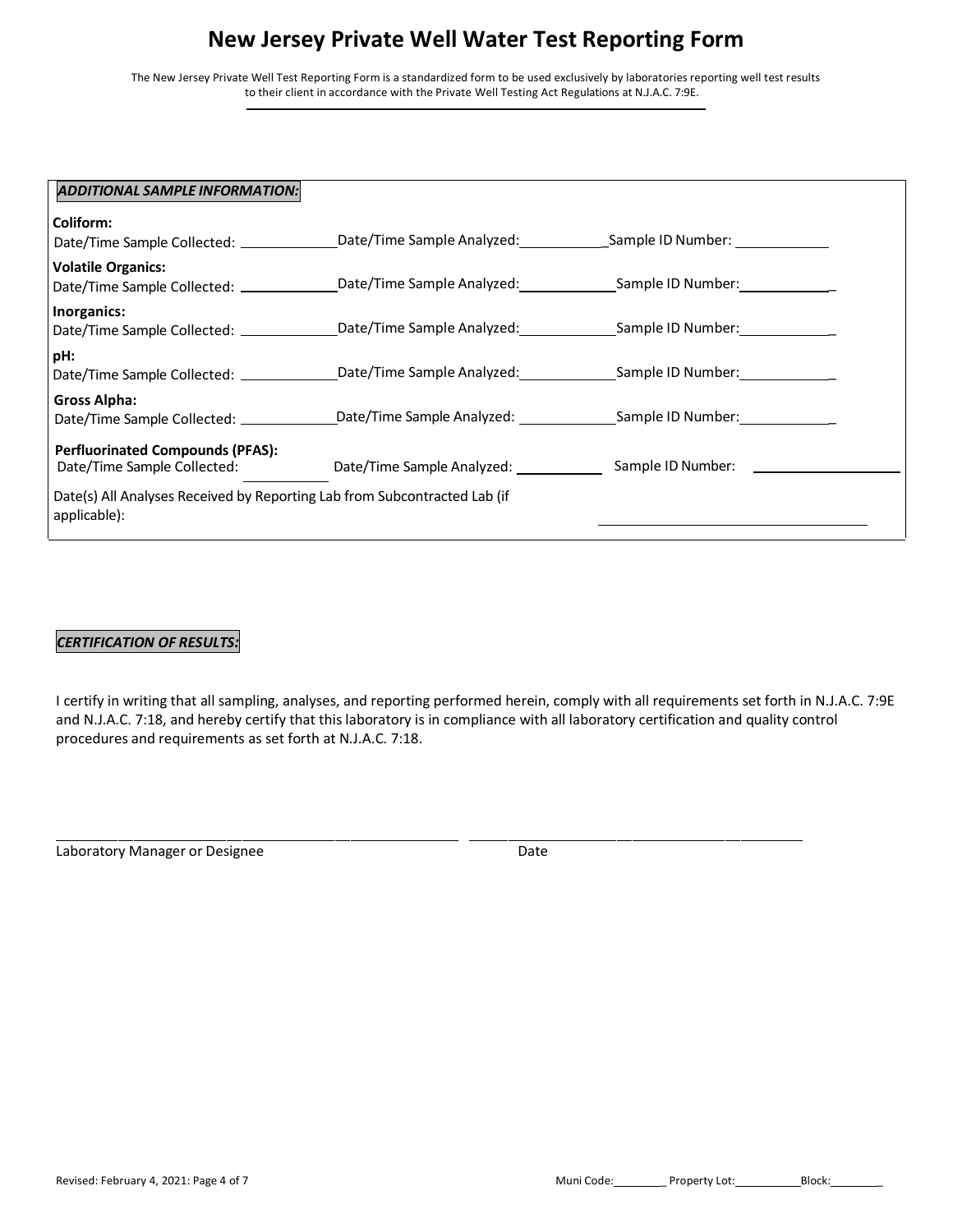The New Jersey Private Well Test Reporting Form is a standardized form to be used exclusively by laboratories reporting well test results to their client in accordance with the Private Well Testing Act Regulations at N.J.A.C. 7:9E.

#### *ADDITIONAL INFORMATION:*

#### **I. Treatment Options**

Listed below are the common treatment options available to homeowners having well contamination above a Maximum Contaminant Level, Action Level or Recommended Limit. The goal of water treatment is the removal of contaminants to levels below the Maximum Contaminant Level, Action Level or Recommended Limit. For additional information on home treatment devices contact your local/county health department or visit the Private Well Testing Act webpage at:

[https://www.nj.gov/dep/watersupply/pw\\_pwta.html. Y](https://www.nj.gov/dep/watersupply/pw_pwta.html)ou may also call the USEPA Drinking Water Hotline at (800) 426-4791 to obtain a copy of USEPA's pamphlet entitled "Home Water Treatment Units." All treatment devices must be properly maintained in accordance with manufacturer recommendations to ensure operating efficiency in removing contaminants. As noted below, not all treatment devices remove every contaminant; there may be more than one device installed if multiple contaminants exist in the drinking water. NJDEP recommends hiring a water treatment professional to design and install needed water treatment.

|                                       | Arsenic Two-Tank Adsorption System (Whole House)*               |  |  |
|---------------------------------------|-----------------------------------------------------------------|--|--|
| Arsenic*                              | Arsenic Adsorption Under-Sink Cartridges (Single Tap)*          |  |  |
|                                       | Anion Exchange (Arsenic-5 Only) (Whole House)*                  |  |  |
|                                       | Reverse Osmosis (Arsenic-5 Only) (Single Tap)*                  |  |  |
|                                       | Radium Source - Cation Exchange (Whole House)*                  |  |  |
| Gross Alpha*                          | Uranium Source - Anion Exchange (Whole House)*                  |  |  |
|                                       | Radium & Uranium Source-Reverse Osmosis (Single Tap)            |  |  |
|                                       | Water Softener (Ion exchange)                                   |  |  |
| Iron                                  | Oxidation and Filtration                                        |  |  |
|                                       | pH adjustment to reduce water corrosiveness (Whole House)       |  |  |
| Lead                                  | Reverse Osmosis (Single Tap)                                    |  |  |
|                                       | Pitcher Filter- must be certified to remove lead (Point-of-use) |  |  |
|                                       | Water Softener (Ion exchange)                                   |  |  |
| <b>Manganese</b>                      | Oxidation and Filtration                                        |  |  |
| Mercury                               | KDF-55 with pH adjustment                                       |  |  |
| <b>Nitrate</b>                        | Anion Exchange (Whole House)                                    |  |  |
|                                       | Reverse Osmosis (Single Tap)                                    |  |  |
| <b>Perfluorinated Compounds</b>       | <b>Granular Activated Carbon Filtration</b>                     |  |  |
| pH                                    | <b>Acid Neutralizer</b>                                         |  |  |
| <b>Synthetic Organic Compounds</b>    | <b>Granular Activated Carbon Filtration</b>                     |  |  |
| Total Coliform and E. coli (Bacteria) | <b>Ultraviolet Light</b>                                        |  |  |
|                                       | Chlorination                                                    |  |  |
| Uranium                               | Anion Exchange (Whole House)                                    |  |  |
|                                       | Reverse Osmosis (Single Tap)                                    |  |  |
| <b>Volatile Organic Compounds</b>     | <b>Granular Activated Carbon Filtration</b>                     |  |  |
|                                       | Air Stripping                                                   |  |  |

#### **SUMMARY OF TREATMENT OPTIONS FOR HOMEOWNERS**

\*See additional resources below

| <b>Additional Resources for Specific Contaminants</b>                                                             |                                                                                                                                           |  |  |
|-------------------------------------------------------------------------------------------------------------------|-------------------------------------------------------------------------------------------------------------------------------------------|--|--|
| <b>Arsenic</b>                                                                                                    | <b>Radionuclides</b>                                                                                                                      |  |  |
| Arsenic Water Treatment for Residential Wells in New Jersey:<br>https://www.nj.gov/dep/pwta/Arsenic_Treatment.pdf | A North Jersey Homeowner's Guide to Radioactivity in Drinking Water: Uranium<br>https://www.state.nj.us/dep/rpp/rms/agreedown/urwater.pdf |  |  |
| New Jersey Arsenic Awareness Initiative:                                                                          | A South Jersey Homeowner's Guide to Radioactivity in Drinking Water: Radium                                                               |  |  |
| http://www.tinyurl.com/arsenichelp                                                                                | https://www.state.nj.us/dep/rpp/rms/agreedown/radwater.pdf                                                                                |  |  |
| Arsenic Homeowner's Guide:                                                                                        |                                                                                                                                           |  |  |
| https://www.state.nj.us/dep/dsr/arsenic/guide.htm                                                                 |                                                                                                                                           |  |  |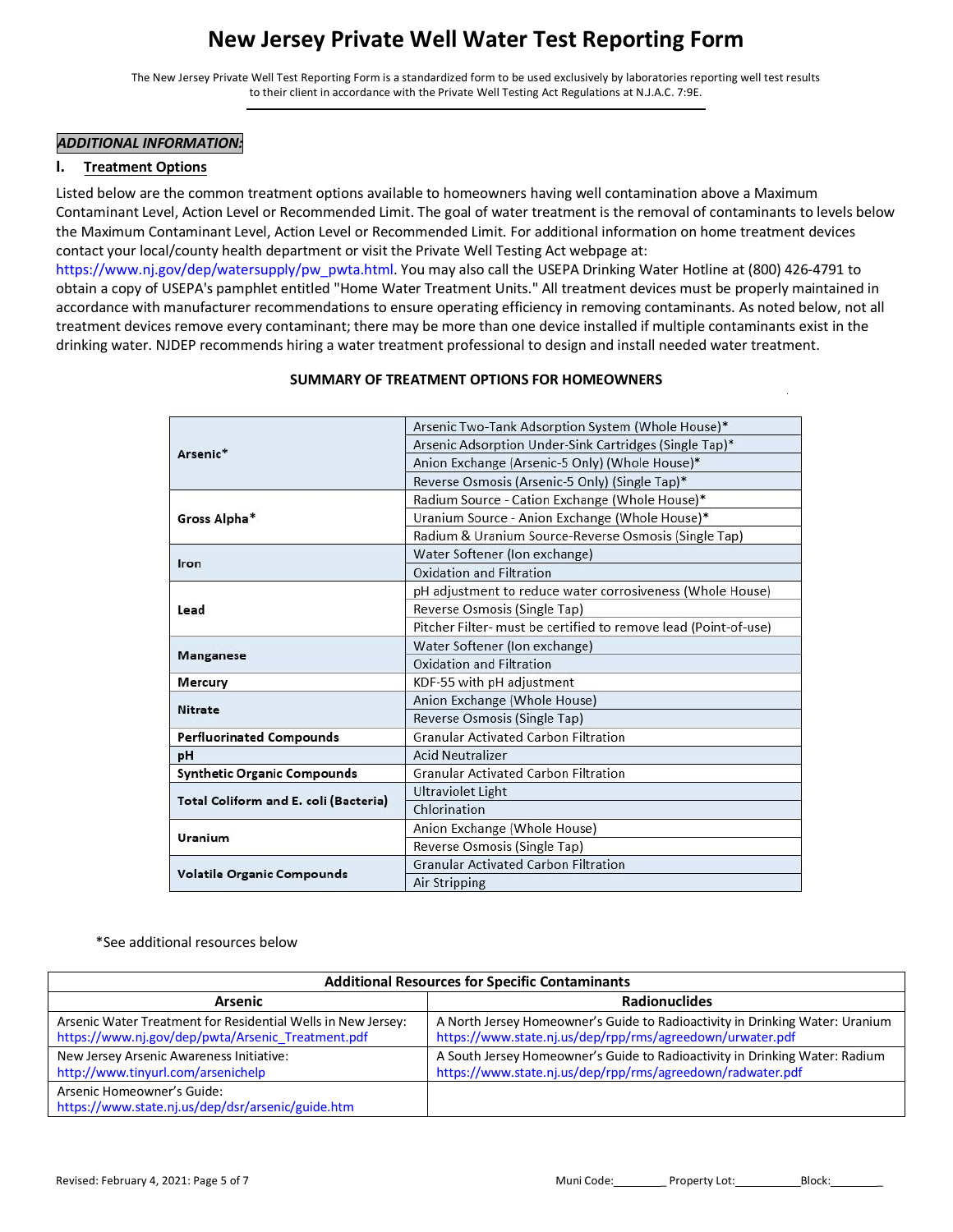The New Jersey Private Well Test Reporting Form is a standardized form to be used exclusively by laboratories reporting well test results to their client in accordance with the Private Well Testing Act Regulations at N.J.A.C. 7:9E.

#### **II. Health Effects**

Drinking water standards are established to protect consumers of drinking water from both adverse health effects (primary drinking water standards) and from qualities that make the water unpalatable (secondary drinking water standards). Both NJDEP and USEPA set drinking water standards; those in effect in New Jersey can be found at

[https://www.nj.gov/dep/watersupply/pwta/pdf/mcl\\_table\\_6\\_21\\_06.pdf. B](https://www.nj.gov/dep/watersupply/pwta/pdf/mcl_table_6_21_06.pdf)oth NJDEP and USEPA periodically review this list and add or subtract contaminants based on new scientific information. Standard setting is summarized in a brochure entitled "Standards for Safe Drinking Water in New Jersey" available at <https://www.nj.gov/dep/watersupply/pdf/stdsdwfaq.pdf>**.** There are several resources available to assist in interpreting your test results. Information can be found on our website at https:// [www.nj.gov/dep/watersupply/pw\\_pwta.html. Health e](https://www.nj.gov/dep/watersupply/pw_pwta.html)ffects information developed by the USEPA is summarized at https:// [www.epa.gov/dwstandardsregulations/drinking-water-contaminant-human-health-effects-information.](https://www.epa.gov/dwstandardsregulations/drinking-water-contaminant-human-health-effects-information) Additional information regarding private wells and health effects can be found at:

https://www.state.nj.us/health/ceohs/sanitation-safety/drinking-water-public-health/.

### **III. Recommendations for Additional Testing**

The gross alpha test may identify the presence of radionuclides at levels suggesting additional testing and/or treatment. With any gross alpha value (Initial, Second, or Adjusted) exceeding 5 pCi/L, additional testing may be recommended for naturally occurring isotopes of radium, uranium and radon. There are a number of factors to consider and we recommend reviewing the Homeowner's Guide to Radioactivity in Drinking Water for more detailed information.

In Southern New Jersey, radium is the main cause of high gross alpha. In Northern New Jersey, uranium is the main cause of high gross alpha. A water softener can be used to remove radium from water and offers additional benefits to water quality. Therefore, homeowners whose gross alpha exceeds 5 pCi/L, especially in southern New Jersey, may decide it is more costeffective to install a water softener than conduct additional water testing for radium. Additional resources on this topic are listed on page 5.

The Private Well Testing Act regulations require well water samples to be collected from untreated or "raw" water. Raw water quality represents the well water quality. Additional water testing may be conducted to determine the effectiveness of a water treatment system or to determine if the distribution system (pipes) may be contributing additional contamination. In those cases, sampling of treated or finished water at the kitchen tap is recommended. This additional testing of treated water is not required under the Private Well Testing Act regulations. However, testing of treated water to determine the effectiveness of a treatment system to remove contaminants for a known, pre-existing, water quality problem is strongly recommended. Below are recommendations for additional testing in three different scenarios.

*Scenario One*: There is an existing treatment system or device installed at the house or building due to a known pre-existing water quality problem and raw water testing indicates that one or more parameters are above a Maximum Contaminant Level, Action Level, or Recommended Limit. NJDEP recommends that a second water sample be collected for the parameter(s) of concern at a location after the treatment system or device, at the kitchen tap, to ensure that the system or device is working properly and removing or reducing the contaminants to below the applicable Maximum Contaminant Level, Action Level, or Recommended Limit.

*Scenario Two*: After testing, total coliform and *E. coli* bacteria are found to be above the Maximum Contaminant Level. The well is subsequently treated via chlorine disinfection. Re-testing is recommended after a chlorine residual can no longer be detected to insure the effectiveness of the treatment.

*Scenario Three - FOR LEAD ANALYSIS ONLY:* The Private Well Testing Act regulations require that a "flushed" sample be collected for lead analysis meaning the well water must be run to remove any water that may have been in contact with the plumbing for an extended period of time. In scenario three, the flushed, untreated sample, collected at the tap, indicates there is lead contamination greater than 5 µg/L. The state's ground water quality standard of 5 µg/L is the most appropriate standard to apply to a "flushed" water sample rather than the drinking water Action Level of 15 µg/L, which is based on sampling drinking water that has been allowed to remain in the plumbing for at least six hours.